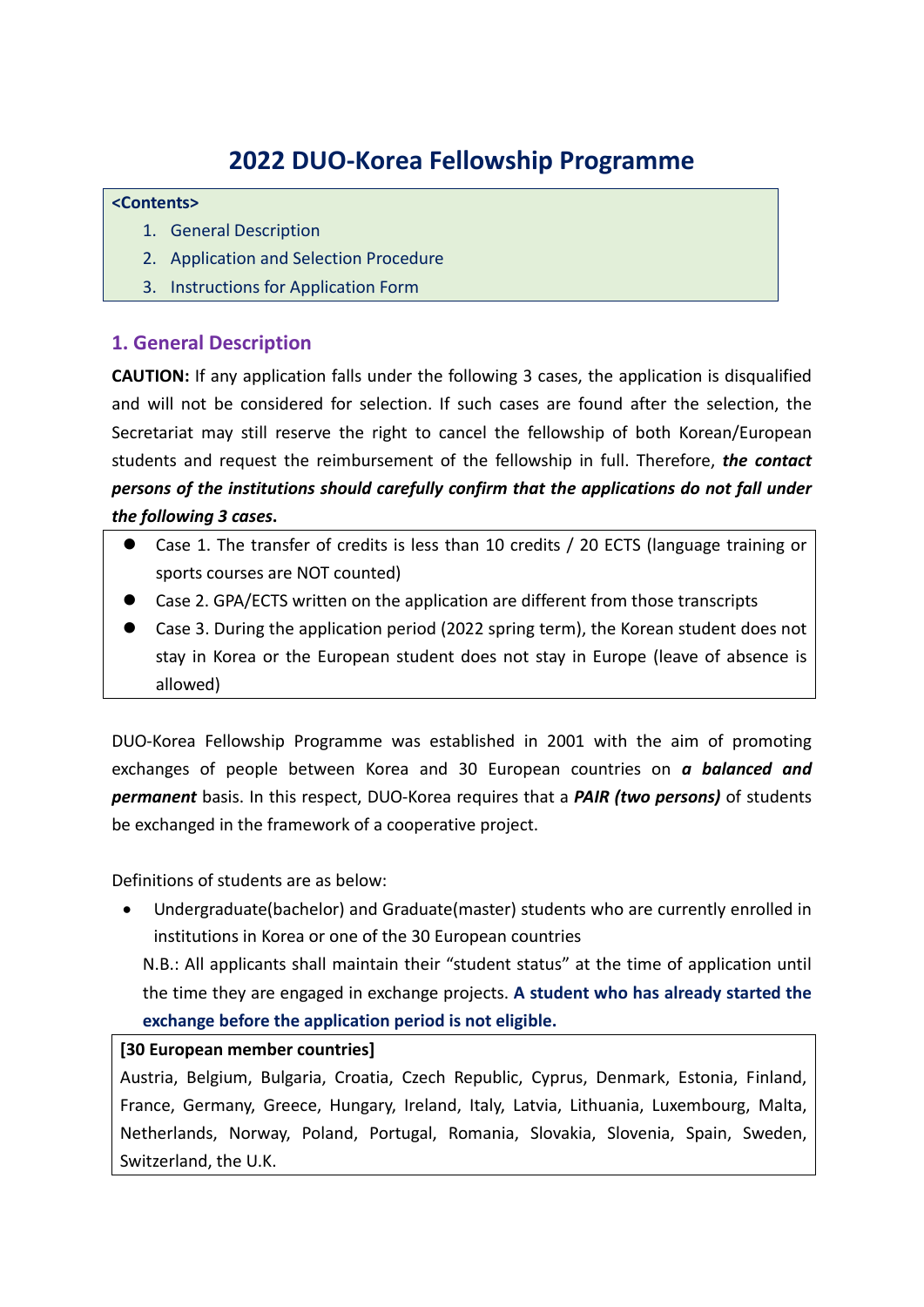# **1.1. Eligibility**

Due to the unique nature of this program, the followings are required to be eligible:

#### **Your exchange project fulfills all four requirements below:**

- 1) A Korean institution and an European institution have established *an academic cooperative agreement*;
- 2) The Korean institution has *selected* **a** *Korean national* **student** enrolled at the Korean institution to send to the European institution, and such selection has been *accepted* by the European institution;
- 3) The *same* European institution has **selected an**  *EU citizen* **student** enrolled at the European institution to send to the Korean institution, and such selection has been accepted by the *same* Korean institution.
- 4) If the Korean student has already started the exchange or the European student has already started the exchange in Korea before the application period for **DUO‐Korea 2022**, are not acceptable.

### **1.2. Duration and Funding**

**DUO‐Korea 2022** is for exchange projects, which will start **from August 2022 and end before August 2023** to avoid duplication of implementation period of exchange projects selected by DUO‐Korea in the ensuing years.

The selection of DUO‐Korea 2022 is made *ONLY* once a year. In this respect, those who are planning to exchange in Spring Semester of 2023(January‐July 2023) shall apply for DUO‐ Korea 2022.

The duration and the amount of the fellowships are *standardized* as follows:

- 1 semester (or four months) for an amount of 8,000 Euro for both students in a pair (**4,000 Euro each**).
- Maximum duration for application is 1 semester (**4 months, 120days**).

**The exchange duration should be at least one semester**. Exchange of less than one semester is NOT allowed. If a semester or stay period in the Korean/European institutions is longer than 4 months, the fellowship will be given for 4 months. If it is less than 4 months, **the fellowship will be adjusted on a pro‐rata basis.**

## **2. Application and Selection Procedure**

## **2.1 Application Period**

Applications will be accepted **from April 5(Tue) to May 19(Thu), 2022** local Korean time. Applications submitted **after May 19(Thu), 2022 will not be accepted**.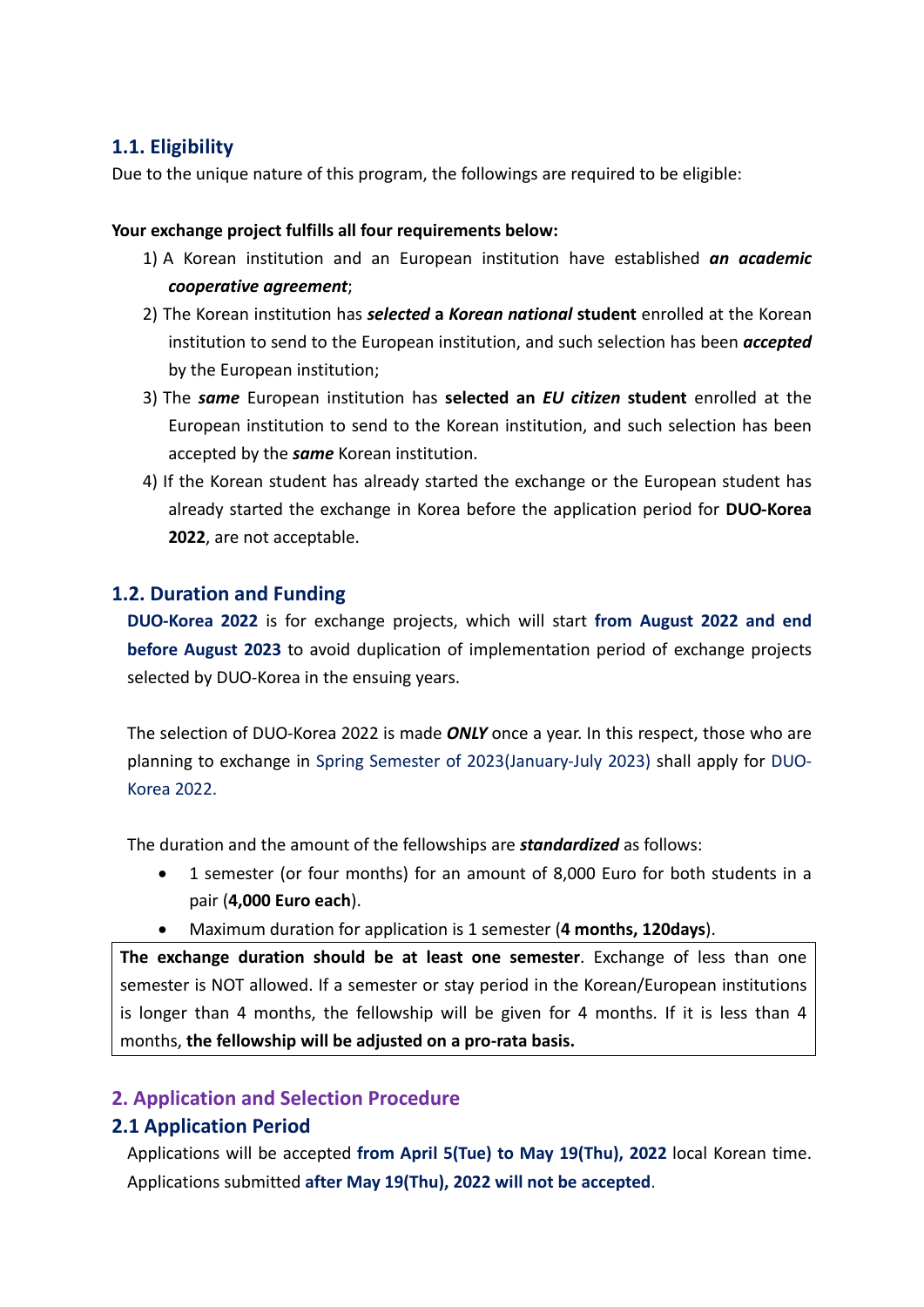# **2.2. Who Applies?**

The educational institutions in *Korea* apply on behalf of *two* institutions. European institutions in partnership with Korean institutions shall cooperate fully with them in providing precise information of European applicants. Individuals wishing to apply are advised to contact the **relevant offices ONLY (e.g. International Relations Offices)** of the institutions to file an application for this program.

Professors or lecturers cannot be the contact persons for DUO‐Korea 2022. ONLY a staff of the relevant office (e.g. International Relations Offices) can be the contact person.

# **2.3. Documents for Submission**

**\***All documents should be written in English.

### 1. An **Online Application**

- 2. A copy of **cooperation agreement** (or Memorandum of Understanding for cooperation) between paired institutions OR declaration of intention to set up new cooperation agreement **(ONLY valid one)**.
- 3. A copy of **passport** of paired applicants (a copy of national registration card for Koreans or citizen card for Europeans are acceptable)
- 4. A copy of **transcript** of paired applicants (including the grades until fall semester 2021)
- 5. A **motivation letter** of paired applicants (max. 2 pages, A4)

## **2.4. Application Submission**

- 1. Enter your ID and password on the LOGIN page to fill out an online application.
- 2. Korean institutions should fill out the whole application including the information of European institutions. For detailed guidelines, you may refer to **3. Instruction for Application Form.** The application form can be downloaded from the ASEM‐DUO website (http://www.asemduo.org) at the banner of Forms.
- 3. The rest of the documents (cooperation agreement, passport copies, transcripts and motivation letters) can be uploaded in the last step of the application process.
- 4. Once completed, please make sure to submit your application by clicking the "submit" button. Korean institutions should get a confirmation email **within 3 days** after submission. If not, please contact the Secretariat via email.

### ※ Click JOIN US button to get an ID.

If you don't find the name of your institution, please contact the Secretariat to add your institution to the list. One institution will have ONLY ONE ID and there should be **ONLY one contact person** in the same **Korean institution**.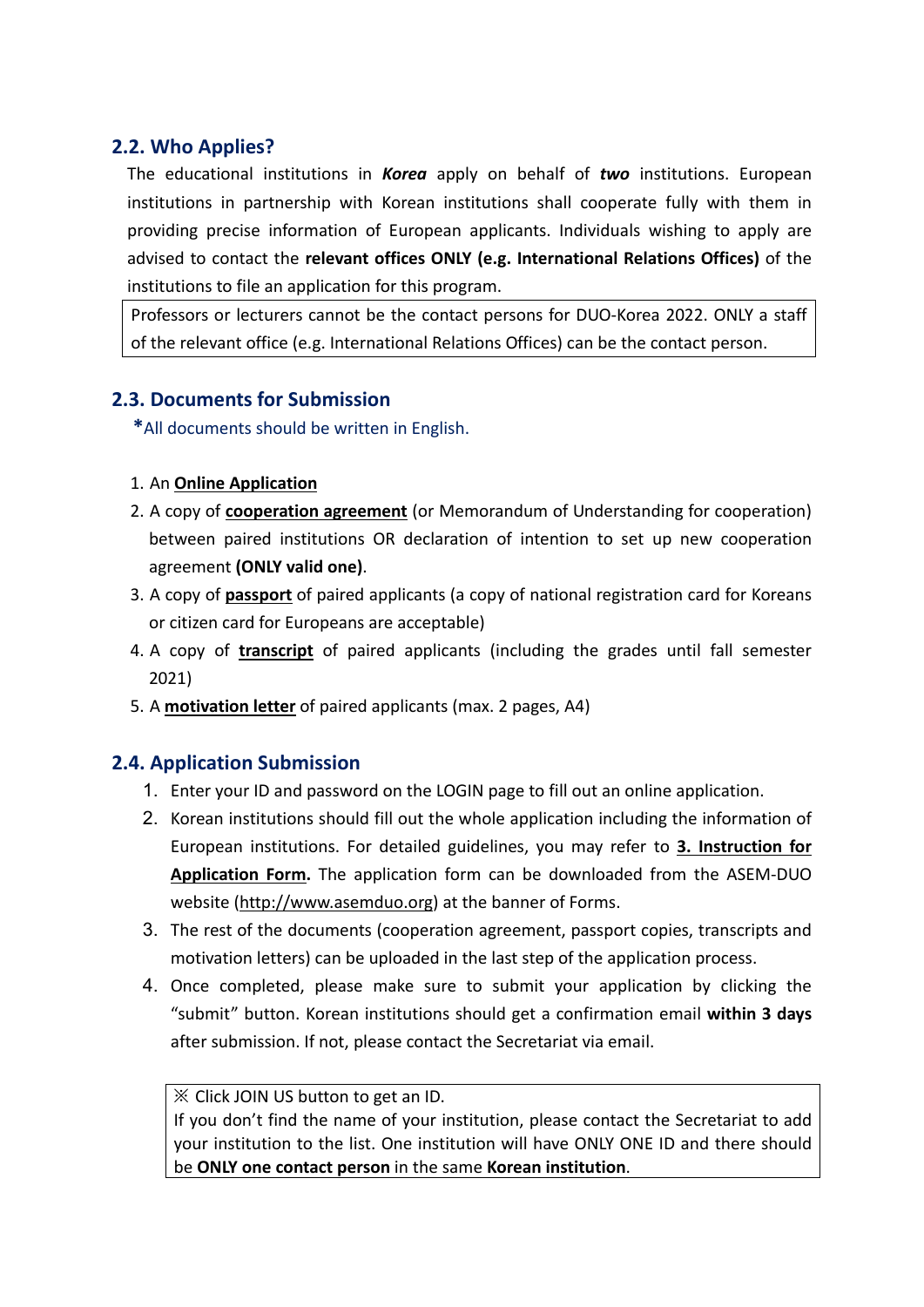## **2.5. Selection Method**

A Korean Selection Committee, comprising Korean experts in the field of educational exchange, will make the selection after the application deadline. The decision will be announced by **June 2022**.

The selection results will be notified on the ASEM‐DUO website, and the Secretariat will directly inform contact persons/awardees with the hard copies of notification and Letter of Acceptance. The form of Letter of Acceptance could be downloaded at www.asemduo.org at the banner of Forms.



## **2.6. Selection Criteria**

\*For DUO‐Korea 2022, the priority will be given to the exchange projects which will be implemented in 2022 (ONLY relates to Korea‐Germany exchange)

New projects shall be given priority in selection. Besides, the followings will be considered for selection;

- 1. New Exchange Projects (which have not been selected until DK2021)
- 2. Motivation letters
- 3. Courses to take in Korean/European institutions
- 4. Recommendation of institutions
- 5. GPA

## **2.7. Fellowship Grants**

The DUO‐Korea Fellowship will be transferred directly to awardees by Secretariat.

There are no restrictions in using the fellowship. It can finance the tuition, and living or travel expenses.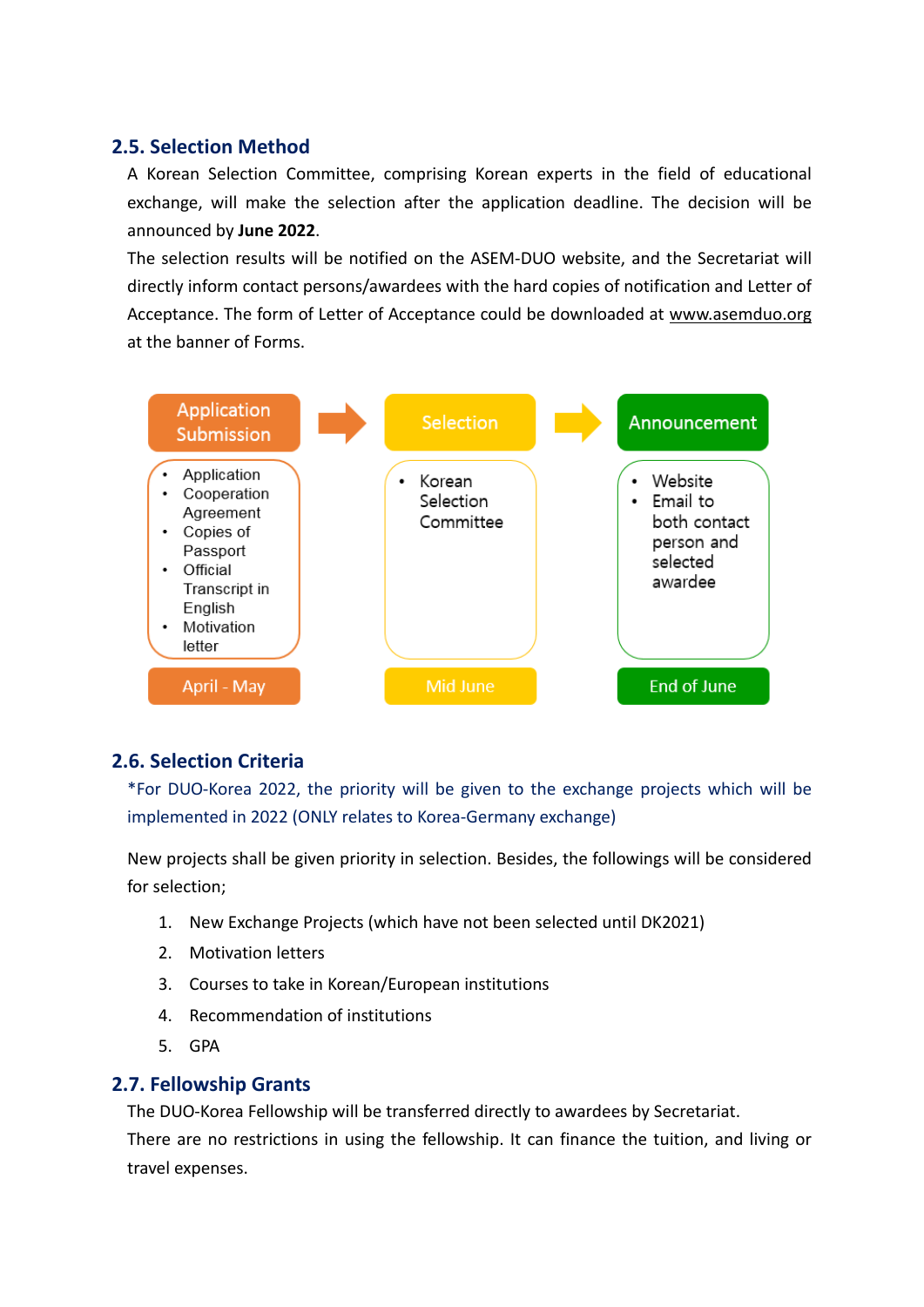### **3. Instructions for Application Form**

### **3.1. Language of Application**

You should write your application in **English**.

### **3.2. How to write the Application Form**

#### **1) STEP 1. – Korean Institution**

The first box of *ID number* and *Date of submission* will be given after submission. Please, start from filling out information of Korean institution.

- **Contact person** means a regular staff of Korean institutions who arranges the exchange projects and is willing to communicate with the Secretariat in such events as verifying application details, monitoring exchanges and providing further information on the status of the exchange.
- **Person of Exchange** shall be any Korean students who will participate in the exchange.
- **Grade** means how many academic years a Korean student has accomplished (you may include the spring semester of 2022)
- **GPA** means a grade which a Korean student has earned up to the fall semester of 2021
- In a box for *Institutional criteria*, please describe why you (or your institution) recommend the person of exchange for fellowship in detail.

#### **2) STEP 2. – European Institution**

Please, provide information on the European institution involved in the exchange project.

- **Contact person** means a regular staff of European institutions who arranges the exchange project and is willing to communicate with the Secretariat in such events as verifying application details, monitoring exchange and providing further information on the status of the exchange.
- **Person of Exchange** shall be any European students who will participate in the exchange.
- **Grade** means how many academic years a European student has accomplished (you may include the spring semester of 2022)
- **ECTS** means a whole ECTS that a European student has earned up to the fall semester of 2021
- In a box for *Institutional criteria*, please describe why you (or your institution) recommend the person of exchange for fellowship in detail.
- Confirmation of Agreement with the European institution (*TO BE SIGNED by the contact person at the Korean institution***)**: he/she should confirm here by clicking on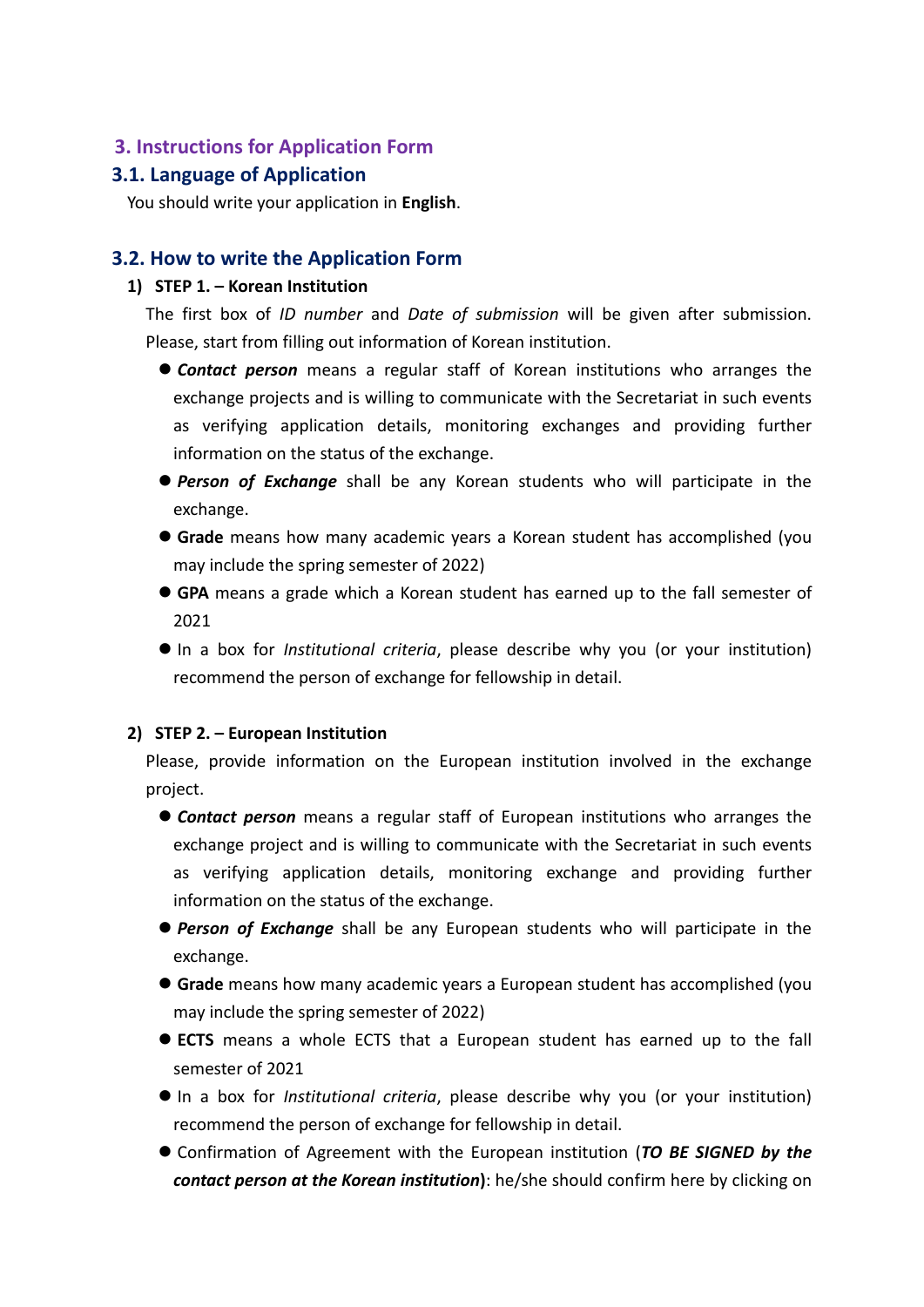the "YES" button if the contact person in the European institution also agrees with this submission.

#### **3) STEP 3. – Description of Exchange Program**

In this section, please describe the type, duration and purpose of exchange as instructed on the form.

- **Type of exchange**: Please check appropriate boxes to specify whether students for exchange are in undergraduate or in graduate study. If it doesn't coincide with the grade has written in Step1 or Step 2, please check it based on the current status and specify in detail.
- **Ouration of Exchange**: Please write the exchange duration on a semester basis in accordance with the academic calendars of the Korean/European institution. If a person of exchange will engage in the exchange for the whole year, please *choose* the semester would like to apply for DUO‐Korea 2022.
- **Purpose of Exchange**: Please, specify what the purpose of the exchange is and fill in how many credits/ECTS will be completed at the Korean/European institution. If your purpose of the exchange is other than the Transfer of Credits, please specify in detail.

### **4) STEP 4. – Exchange Details/ Source of Finance**

### **Exchange Details**

Person of exchange needs to fill in the courses which will be taken during their exchange period. On a semester basis, **a minimum of 10 credits/20 ECTS** must be taken up at the Korean/European institutions.

**CAUTION:** Person of Exchanges need to complete all courses as written on the application. If actual courses happen to differ from the courses listed on the application, the contact person or persons of exchange are responsible for informing the Secretariat for approval; if this procedure is not taken beforehand, fellowship award to both students is subject to cancellation or consequent reimbursement. Also, intensive language courses and sports courses are not honored in this program.

### **Source of Finance**

If this exchange project has any other source of finance, please elaborate on it. (Support from institutions is allowed.)

### **5) STEP 5. –Certification of Authenticity**

A copy of cooperation agreement, passport copies, transcripts, and motivation letters